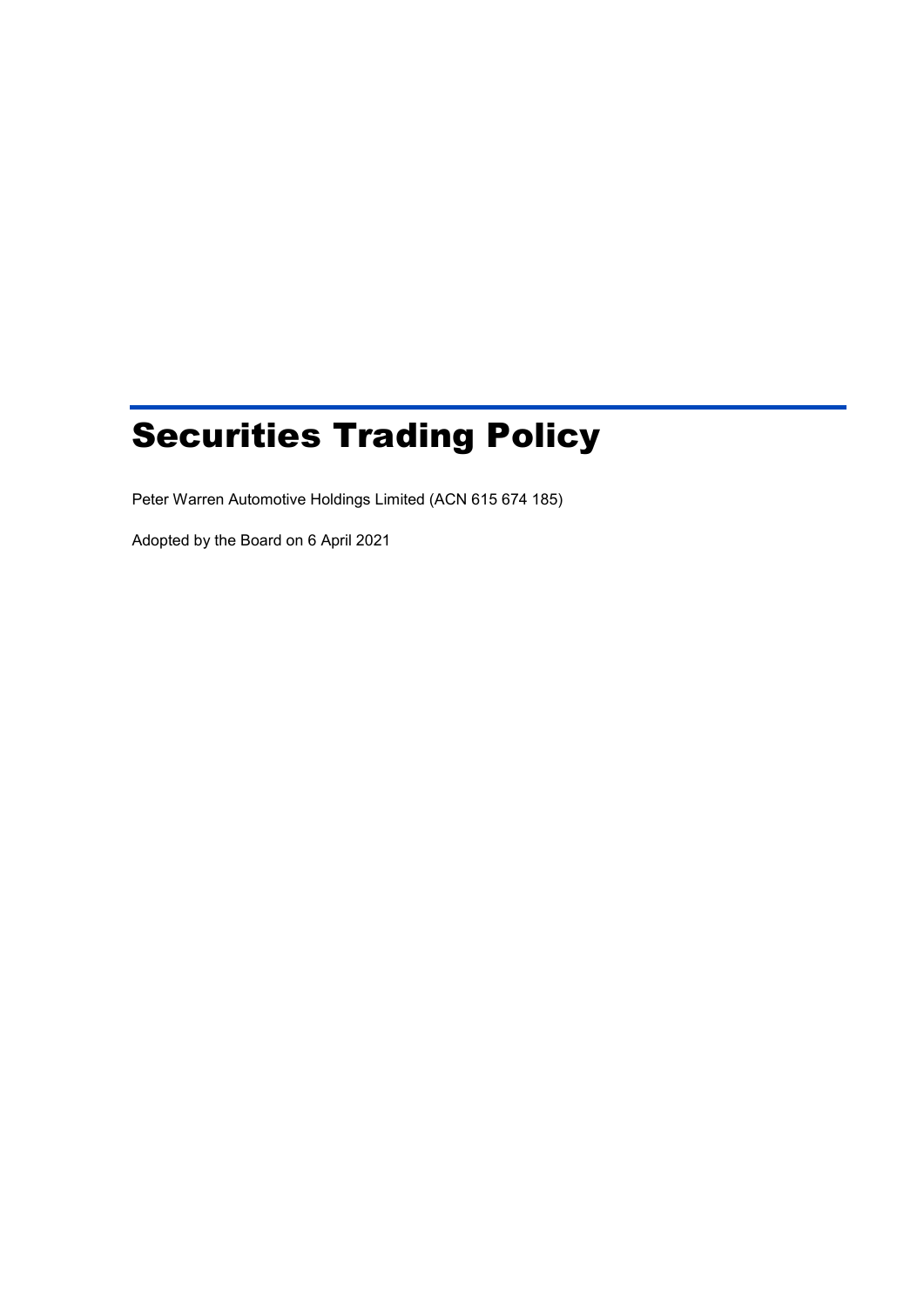#### **Peter Warren Automotive's Securities Trading Policy**

### **1 Purpose**

- (a) The *Corporations Act 2001* (Cth) (**Corporations Act**) prohibits the trading in shares, options, debentures (including convertible notes) and other securities (**securities**) of a company by any person who is in possession of price sensitive information regarding that company that is not generally available. The Corporations Act:
	- (i) imposes substantial penalties on persons who breach those provisions; and
	- (ii) applies to the extent of any inconsistency between it and this policy.
- (b) This policy regulates dealings by directors and certain officers of Peter Warren Automotive Holdings Limited (ACN 615 674 185) (**Peter Warren Automotive** or the **Company**) and other designated persons, in securities in Peter Warren Automotive about which they acquire Inside Information through their position or dealings with Peter Warren Automotive.
- (c) This policy is not designed to prohibit Peter Warren Automotive Persons from investing in Peter Warren Automotive securities, but does recognise that there may be times when directors, officers or certain employees cannot or should not invest in Peter Warren Automotive securities.

## **2 Definitions**

For the purposes of this policy:

- (a) "**Blackout Period**" has the meaning given in section [5.1](#page-4-0) of this policy;
- (b) "**Board**" means the board of directors of the Company from time to time;
- (c) "**Company Secretary**" means the secretary of the Company from time to time;
- (d) "**Directors and Senior Management**" means each director of Peter Warren Automotive, the Chief Executive Officer, the Chief Financial Officer and Company Secretary of Peter Warren Automotive, Key Management Personnel and persons as the Board decides from time to time;
- (e) "**Employees**" means an employee of the Group and includes:
	- (i) all Directors and Senior Management;
	- (ii) and also includes:
		- (A) a company or trust controlled by a Director or Senior Manager; and
		- (B) a spouse (including a de facto spouse), child (including a step-child or adopted child), a close relative (if acting in concert), a person financially dependent on or acting in concert with any Director or Senior Manager (and any company or trust controlled by them).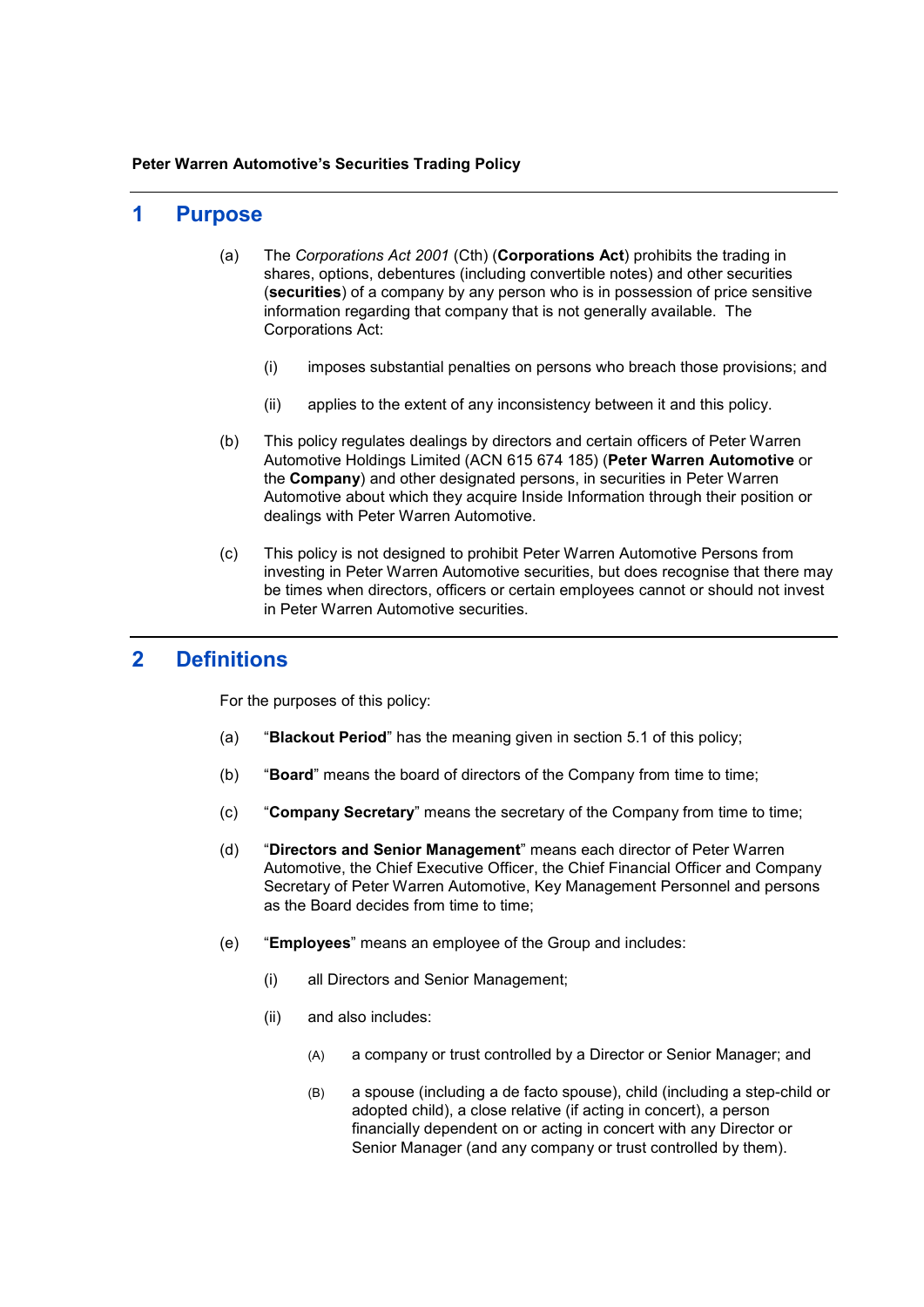- (f) "**Group**" means Peter Warren Automotive and each of its subsidiaries.
- (g) "**Inside Information**" has the meaning given in section [4.2](#page-3-0) of this policy; and
- (h) "**Key Management Personnel**" has the meaning given in the Corporations Act.
- (i) "**Peter Warren Automotive Person**" means:
	- (i) all Directors and Senior Management, persons who work closely with Senior Management and/or who work in the finance or strategy team, IT staff who may have access to sensitive materials, and any other employees who may come into possession of market sensitive information before the market becomes aware of such information and any other person designated a Peter Warren Automotive Person by the Board in writing; and
	- (ii) also includes:
		- (A) a company or trust controlled by any of the persons referred to in subparagraph (i) above; and
		- (B) for the purposes of section [5](#page-3-1) only, a spouse (including a de facto spouse), child (including a step-child or adopted child), a close relative (if acting in concert), a person financially dependent on or acting in concert with any of the persons referred to in sub-paragraph (i) above.

# **3 Who does this policy apply to?**

This policy covers Peter Warren Automotive and each of its subsidiaries (**Group**) and all Group employees (**Employees**).

This policy also imposes additional restrictions (described in section [5\)](#page-3-1) on all Peter Warren Automotive Persons.

## <span id="page-2-0"></span>**4 Insider trading**

#### **4.1 General prohibition on insider trading**

- (a) Employees may not, while in possession of Inside Information concerning Peter Warren Automotive, in breach of the Corporations Act:
	- (i) buy or sell any Peter Warren Automotive securities at any time;
	- (ii) procure another person to deal in Peter Warren Automotive securities in any way; or
	- (iii) pass on any Inside Information to another person for that person's own personal gain by dealing in Peter Warren Automotive securities in any way.
- (b) All Peter Warren Automotive Persons are prohibited from dealing in the securities of outside companies about which they acquire Inside Information through their position with Peter Warren Automotive.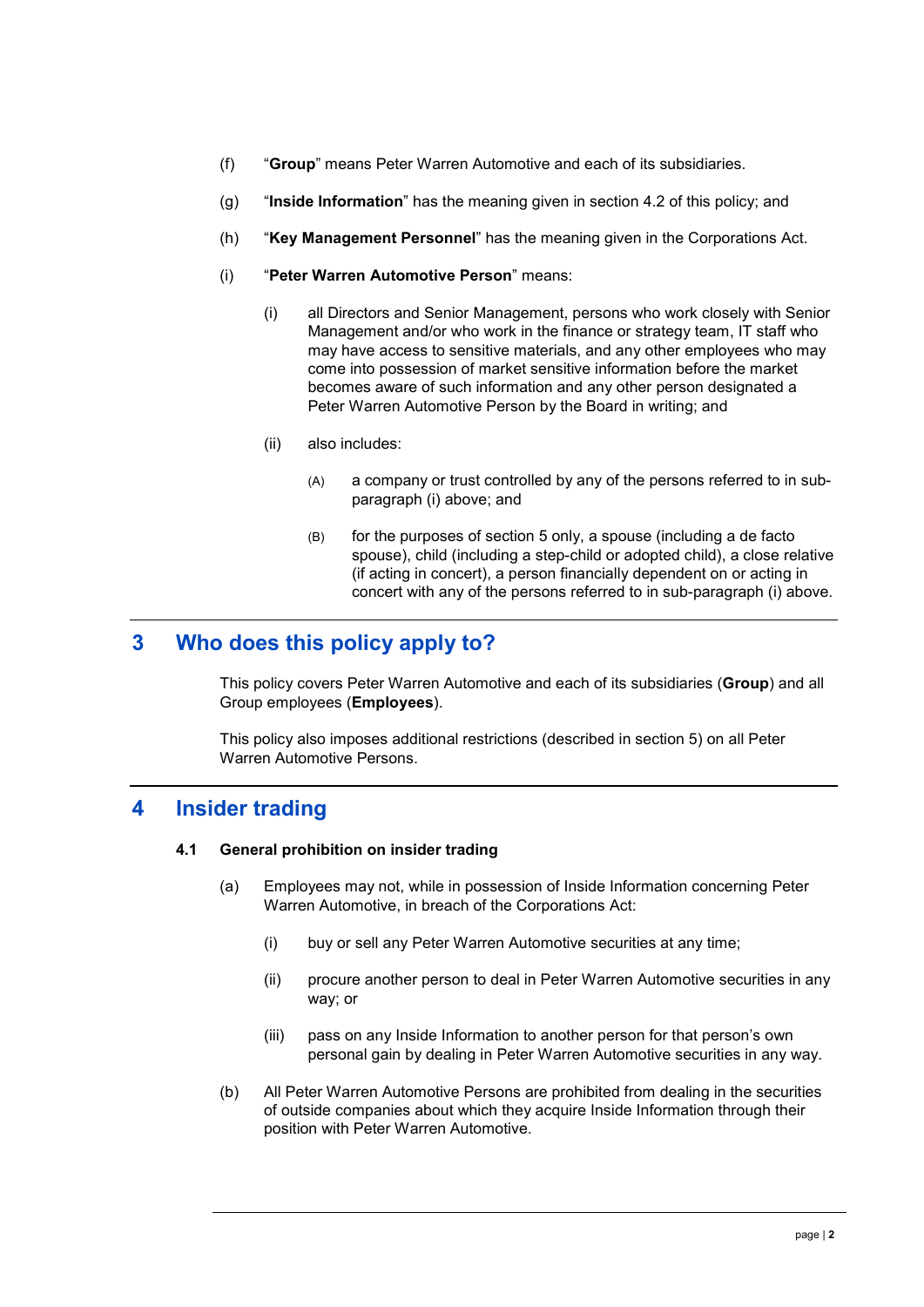(c) The requirements imposed by this policy are in addition to any legal prohibitions on insider trading. Trading in Peter Warren Automotive securities is prohibited at any time by a director or a Peter Warren Automotive Person if that person possesses Inside Information.

#### <span id="page-3-0"></span>**4.2 Inside Information**

A Peter Warren Automotive Person is responsible for assessing whether they possess "**Inside Information**". This occurs where:

- (a) the person possesses information that is not generally available to the public and, if the information were generally available, a reasonable person would expect it to have a material effect on the price or value of Peter Warren Automotive's securities (or a decision whether or not to trade in them); and
- (b) the person knows, or ought reasonably to know, that the information is not generally available and, if it were generally available, a reasonable person would expect it to have a material effect on the price or value of Peter Warren Automotive's securities.

A reasonable person would be taken to expect information to have a material effect on the price or value of securities if the information would, or would be likely to, influence a person who commonly invests in securities to either deal or not deal in securities in any way. Inside Information in relation to the securities of outside companies has the same meaning for the purposes of this policy, except that references to "Peter Warren Automotive's securities" should be read as references to the securities of the outside company.

<span id="page-3-1"></span>If a Peter Warren Person believes they possess Inside Information they must not deal in any of the Company's financial products or securities, or in any securities related to them, without first complying with the clearance procedures in section [5.3.](#page-4-1)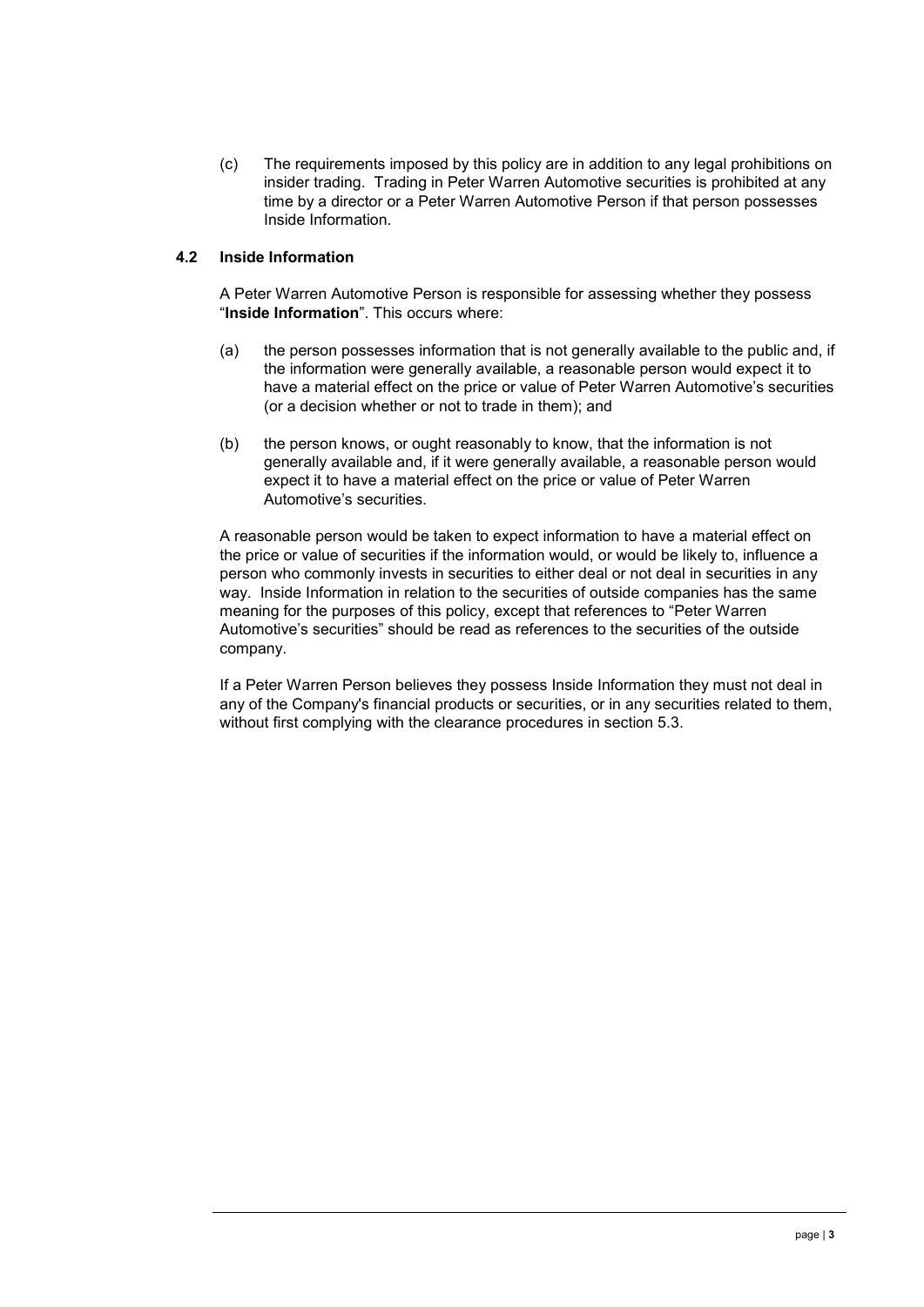# <span id="page-4-0"></span>**5 Restrictions on trading and clearance procedures**

## **5.1 Blackout Periods**

- (a) Employees, subject to sections [5.3](#page-4-1) and [7,](#page-6-0) may not buy or sell Peter Warren Automotive securities during a Blackout Period.
- (b) "**Blackout Periods**" are times when Employees must not deal in the Company's securities.

The following are mandated Blackout Periods:

- (i) from the close of the ASX trading day on 15 December each year, until 10:00am AEST on the ASX trading day following the day on which the Company's half yearly results are released to the ASX;
- (ii) from the close of the ASX trading day on 15 June each year, until 10:00am AEST on the ASX trading day following the day on which the Company's full year results are released to the ASX; and
- (iii) any other period that the Board specifies from time to time.

If 15 November or 15 May are not ASX trading days, then the Blackout Period begins on the preceding ASX trading day.

During Blackout Periods Employees must not deal in any of the Company's financial products or securities, or in any securities related to them.

A Blackout Period also includes an extension to a Blackout Period, and any additional period, as specified by the Chair of the Board or the Company Secretary.

#### <span id="page-4-3"></span>**5.2 Exceptional circumstances**

- (a) In exceptional circumstances the Authorising Officer, has discretion to approve dealings in Peter Warren Automotive securities during a Blackout Period, or other dealings that would otherwise be prohibited by this policy. Any approval given under this section 5.2[\(a\),](#page-4-2) must be provided by electronic delivery via email. The notification requirements still apply.
- (b) What constitutes "exceptional circumstances" will be assessed on a case-by-case basis within the absolute discretion of the Board, and may include, without limitation, severe financial hardship or a requirement to comply with a court order or court enforceable undertaking.

#### <span id="page-4-2"></span><span id="page-4-1"></span>**5.3 Clearance procedures for trading outside of Blackout Periods**

- (a) Peter Warren Automotive Persons must:
	- (i) prior to dealing in Peter Warren Automotive securities outside a Blackout Period or where paragraph [6](#page-5-0) requires the person to obtain a consent under paragraph [5.2,](#page-4-3) notify the relevant person in paragraph [5.3\(c\)](#page-5-1) (the **Authorising Officer**) and the Company Secretary of their proposed dealing and obtain consent from the Authorising Officer; and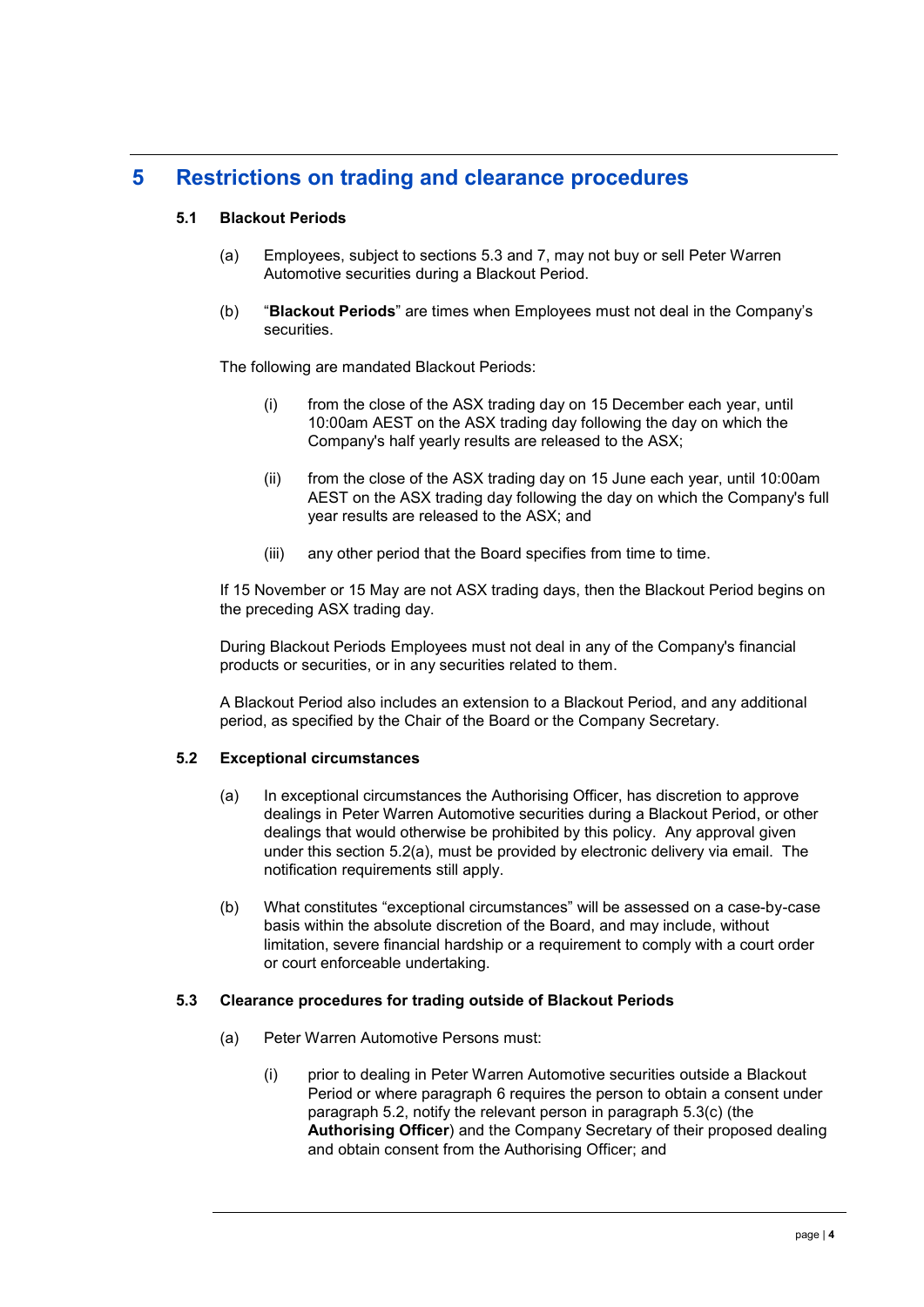- (ii) confirm that they are not in possession of any Inside Information; and
- (iii) within 2 Business Days of dealing with the Peter Warren Automotive securities, provide the Authorising Officer with a transaction confirmation.
- (b) For the avoidance of doubt, the Peter Warren Automotive Person seeking authorisation cannot be their own Authorising Officer.
- (c) Authorising Officer

<span id="page-5-1"></span>

| Peter Warren Automotive Person seeking<br>authorisation                      | <b>Authorising Officer</b>                                                                                 |
|------------------------------------------------------------------------------|------------------------------------------------------------------------------------------------------------|
| Chair of the Board                                                           | The chair of the Audit and Risk Management<br>Committee                                                    |
| Other directors, Company Secretary and any<br>other Key Management Personnel | The chair of the Board or, in his/her absence, the<br>chair of the Audit and Risk Management<br>Committee. |
| Any other Peter Warren Automotive Person                                     | The Chief Executive Officer.                                                                               |

#### **5.4 Company secretary to maintain records**

The Company Secretary will maintain a copy of:

- (a) all requests for an approval to deal in Peter Warren Automotive's securities submitted by a Peter Warren Automotive Person; and
- (b) details of all dealings in Peter Warren Automotive's securities made by a Peter Warren Automotive Person.

# <span id="page-5-0"></span>**6 Other restrictions**

#### **6.1 No speculative trading**

Employees may not at any time and under no circumstances should Peter Warren Automotive Persons engage in short-term or speculative trading in Peter Warren Automotive securities. This prohibition includes short term direct dealing in Peter Warren Automotive securities as well as transactions in the derivative markets, involving exchange traded options, share warrants, contracts for difference, and other similar instruments, which are short term or speculative.

#### **6.2 No protection arrangements**

The entering into of all types of "protection arrangements" for any Peter Warren Automotive securities (or Peter Warren Automotive products in the derivatives markets):

- (a) is prohibited during Blackout Periods and at any time in respect of any Peter Warren Automotive securities which are unvested or subject to a holding lock; and
- (b) otherwise, requires consent under paragraph [5.2.](#page-4-3)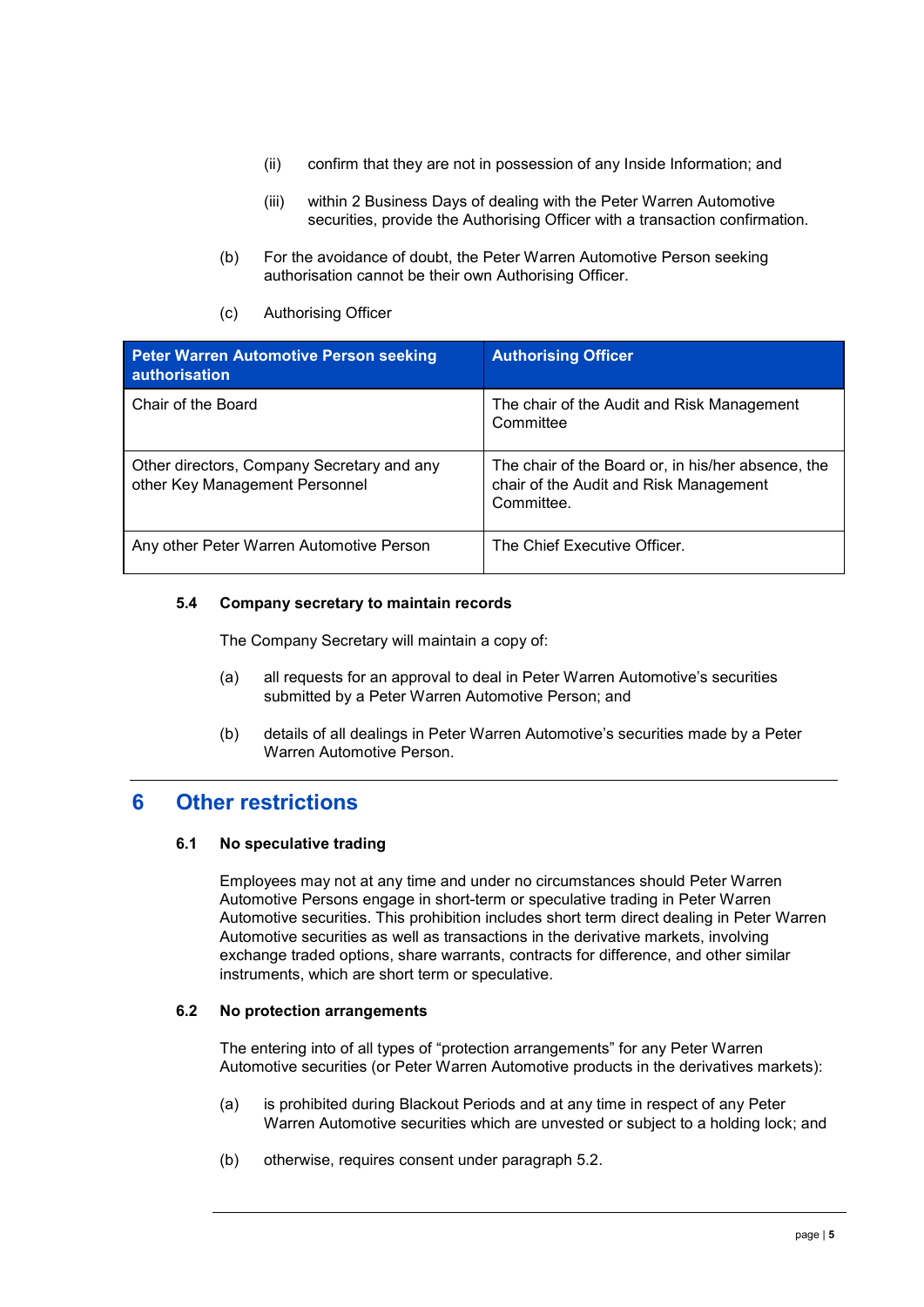For the avoidance of doubt and without limiting the generality of this policy, entering into protection arrangements includes entering into transactions which:

- (c) Amount to "short selling" of securities beyond the Employee's holding of securities;
- (d) Operate to limit the economic risk of any Employee's security holding (e.g. hedging arrangements) including Peter Warren Automotive's securities held beneficially (for example, in trust or under any Peter Warren Automotive incentive plan) on that Employee's behalf; or
- (e) Otherwise enable an Employee to profit from a decrease in the market price of securities.

#### **6.3 No granting of security over Peter Warren Automotive securities or entering into margin lending arrangements**

Employees may not, at any time, directly or indirectly, grant any form of security (whether by way of charge, mortgage, pledge or otherwise) over any Peter Warren Automotive securities to secure any obligation of that Peter Warren Automotive Person or any third party or enter into any margin lending arrangement involving Peter Warren Automotive securities.

## <span id="page-6-1"></span><span id="page-6-0"></span>**7 Exemptions**

- (a) Certain types of dealing are excluded from the operation of this policy and may be undertaken at any time (subject to complying with the insider trading prohibitions outlined above in section [4\)](#page-2-0), including the following (and any other permitted dealings as approved by the Peter Warren Automotive Board from time to time and notified to Employees):
	- (i) trading Peter Warren Automotive securities where the trading does not result in a change of beneficial interest in the securities;
	- (ii) acquiring securities under any director or employee security plan or through the exercise of options or performance rights under an option or performance rights plan or acquire, or agree to acquire, options or performance rights under an option or performance rights plan. However, any dealing in those securities remains subject to this policy and the provisions of the Corporations Act;
	- (iii) transferring Peter Warren Automotive securities already held into a selfmanaged superannuation fund or other saving scheme in which the restricted person is a beneficiary;
	- (iv) acquiring Peter Warren Automotive's ordinary shares by conversion of securities giving a right of conversion to Peter Warren Automotive's ordinary shares;
	- (v) acquiring Peter Warren Automotive's securities under a bonus issue made to all holders of securities of the same class;
	- (vi) undertaking to accept, or accept, a takeover offer;